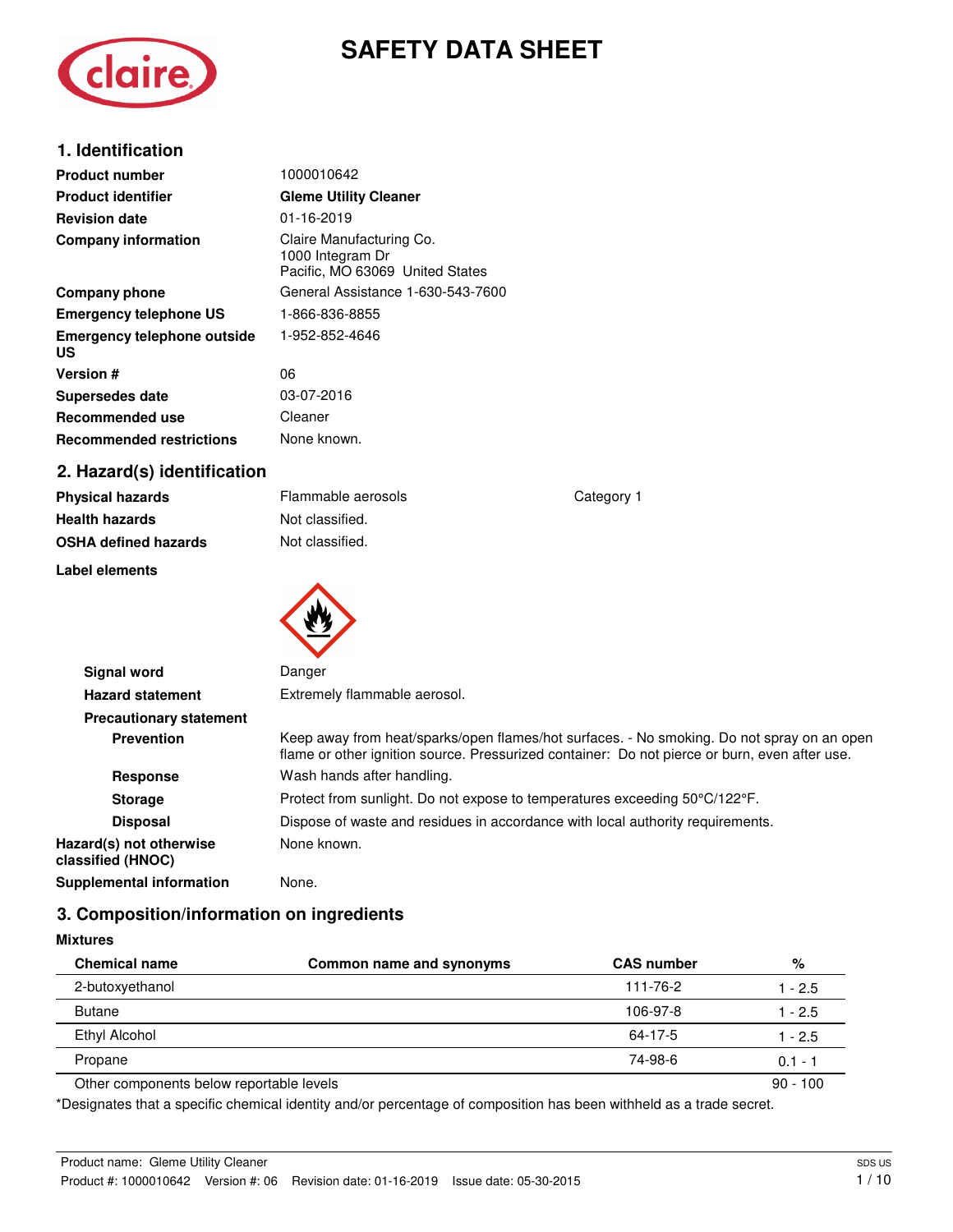## **4. First-aid measures**

| <b>Inhalation</b>                                                            | If symptoms develop move victim to fresh air. Get medical attention if symptoms persist.                            |  |  |
|------------------------------------------------------------------------------|---------------------------------------------------------------------------------------------------------------------|--|--|
| <b>Skin contact</b>                                                          | Wash off with soap and water. Get medical attention if irritation develops and persists.                            |  |  |
| Eye contact                                                                  | Rinse with water. Get medical attention if irritation develops and persists.                                        |  |  |
| Ingestion                                                                    | Rinse mouth. Get medical attention if symptoms occur.                                                               |  |  |
| <b>Most important</b><br>symptoms/effects, acute and<br>delayed              | Direct contact with eyes may cause temporary irritation.                                                            |  |  |
| Indication of immediate<br>medical attention and special<br>treatment needed | Treat symptomatically.                                                                                              |  |  |
| <b>General information</b>                                                   | Ensure that medical personnel are aware of the material(s) involved, and take precautions to<br>protect themselves. |  |  |

## **5. Fire-fighting measures**

| Suitable extinguishing media                                     | Not available.                                                                                                                                                                                                                                                                   |
|------------------------------------------------------------------|----------------------------------------------------------------------------------------------------------------------------------------------------------------------------------------------------------------------------------------------------------------------------------|
| Unsuitable extinguishing<br>media                                | Do not use water jet as an extinguisher, as this will spread the fire.                                                                                                                                                                                                           |
| Specific hazards arising from<br>the chemical                    | Contents under pressure. Pressurized container may explode when exposed to heat or flame.<br>During fire, gases hazardous to health may be formed.                                                                                                                               |
| Special protective equipment<br>and precautions for firefighters | Firefighters must use standard protective equipment including flame retardant coat, helmet with<br>face shield, gloves, rubber boots, and in enclosed spaces, SCBA.                                                                                                              |
| Fire fighting<br>equipment/instructions                          | Move containers from fire area if you can do so without risk. Containers should be cooled with<br>water to prevent vapor pressure build up. For massive fire in cargo area, use unmanned hose<br>holder or monitor nozzles, if possible. If not, withdraw and let fire burn out. |
| <b>Specific methods</b>                                          | Use standard firefighting procedures and consider the hazards of other involved materials. Move<br>containers from fire area if you can do so without risk. In the event of fire and/or explosion do not<br>breathe fumes.                                                       |
| <b>General fire hazards</b>                                      | Extremely flammable aerosol.                                                                                                                                                                                                                                                     |

## **6. Accidental release measures**

| Personal precautions,<br>protective equipment and<br>emergency procedures | Keep unnecessary personnel away. Keep people away from and upwind of spill/leak. Wear<br>appropriate protective equipment and clothing during clean-up. Do not touch damaged containers<br>or spilled material unless wearing appropriate protective clothing. Ventilate closed spaces before<br>entering them. Local authorities should be advised if significant spillages cannot be contained. For<br>personal protection, see section 8 of the SDS.                                                                                                                                                                                                                 |
|---------------------------------------------------------------------------|-------------------------------------------------------------------------------------------------------------------------------------------------------------------------------------------------------------------------------------------------------------------------------------------------------------------------------------------------------------------------------------------------------------------------------------------------------------------------------------------------------------------------------------------------------------------------------------------------------------------------------------------------------------------------|
| Methods and materials for<br>containment and cleaning up                  | Refer to attached safety data sheets and/or instructions for use. Stop leak if you can do so without<br>risk. Move the cylinder to a safe and open area if the leak is irreparable. Isolate area until gas has<br>dispersed. Eliminate all ignition sources (no smoking, flares, sparks, or flames in immediate area).<br>Keep combustibles (wood, paper, oil, etc.) away from spilled material. For waste disposal, see<br>section 13 of the SDS.                                                                                                                                                                                                                      |
| <b>Environmental precautions</b>                                          | Avoid discharge into drains, water courses or onto the ground.                                                                                                                                                                                                                                                                                                                                                                                                                                                                                                                                                                                                          |
| 7. Handling and storage                                                   |                                                                                                                                                                                                                                                                                                                                                                                                                                                                                                                                                                                                                                                                         |
| Precautions for safe handling                                             | Pressurized container: Do not pierce or burn, even after use. Do not use if spray button is missing<br>or defective. Do not spray on a naked flame or any other incandescent material. Do not smoke<br>while using or until sprayed surface is thoroughly dry. Do not cut, weld, solder, drill, grind, or<br>expose containers to heat, flame, sparks, or other sources of ignition. All equipment used when<br>handling the product must be grounded. Do not re-use empty containers. Do not get in eyes, on<br>skin, or on clothing. Use only in well-ventilated areas. Wear appropriate personal protective<br>equipment. Observe good industrial hygiene practices. |
| Conditions for safe storage,<br>including any incompatibilities           | Level 1 Aerosol.                                                                                                                                                                                                                                                                                                                                                                                                                                                                                                                                                                                                                                                        |
|                                                                           | Pressurized container. Protect from sunlight and do not expose to temperatures exceeding<br>50°C/122 °F. Do not puncture, incinerate or crush. Do not handle or store near an open flame,<br>heat or other sources of ignition. This material can accumulate static charge which may cause<br>spark and become an ignition source. Store away from incompatible materials (see Section 10 of<br>the SDS).                                                                                                                                                                                                                                                               |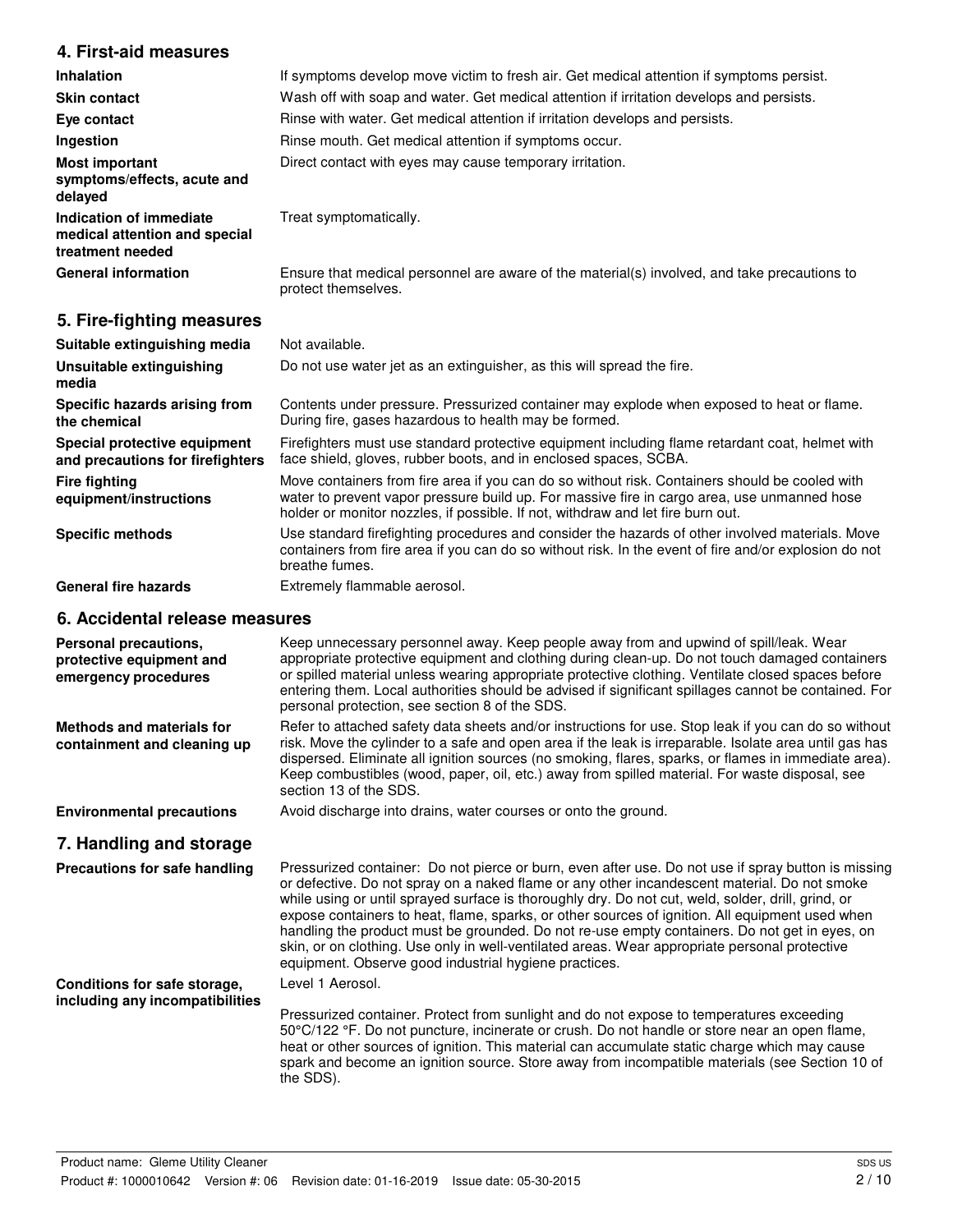## **8. Exposure controls/personal protection**

#### **Occupational exposure limits**

## **US. OSHA Table Z-1 Limits for Air Contaminants (29 CFR 1910.1000)**

| 00. 001 IA TRIVIC ETT EINING TOT AIT OUTKAITHIRING (29 OF IT T9T0.T000)<br><b>Components</b> | <b>Type</b> | Value      |  |  |
|----------------------------------------------------------------------------------------------|-------------|------------|--|--|
| 2-butoxyethanol (CAS<br>$111 - 76 - 2$                                                       | PEL         | 240 mg/m3  |  |  |
|                                                                                              |             | 50 ppm     |  |  |
| Ethyl Alcohol (CAS 64-17-5)                                                                  | PEL         | 1900 mg/m3 |  |  |
|                                                                                              |             | 1000 ppm   |  |  |
| Propane (CAS 74-98-6)                                                                        | PEL         | 1800 mg/m3 |  |  |
|                                                                                              |             | 1000 ppm   |  |  |
| <b>US. ACGIH Threshold Limit Values</b>                                                      |             |            |  |  |
| <b>Components</b>                                                                            | <b>Type</b> | Value      |  |  |
| 2-butoxyethanol (CAS<br>$111 - 76 - 2$                                                       | <b>TWA</b>  | 20 ppm     |  |  |
| Butane (CAS 106-97-8)                                                                        | <b>STEL</b> | 1000 ppm   |  |  |
| Ethyl Alcohol (CAS 64-17-5)                                                                  | <b>STEL</b> | 1000 ppm   |  |  |
| US. NIOSH: Pocket Guide to Chemical Hazards                                                  |             |            |  |  |
| <b>Components</b>                                                                            | <b>Type</b> | Value      |  |  |
| 2-butoxyethanol (CAS<br>$111 - 76 - 2$                                                       | <b>TWA</b>  | 24 mg/m3   |  |  |
|                                                                                              |             | 5 ppm      |  |  |
| Butane (CAS 106-97-8)                                                                        | <b>TWA</b>  | 1900 mg/m3 |  |  |
|                                                                                              |             | 800 ppm    |  |  |
| Ethyl Alcohol (CAS 64-17-5)                                                                  | <b>TWA</b>  | 1900 mg/m3 |  |  |
|                                                                                              |             | 1000 ppm   |  |  |
| Propane (CAS 74-98-6)                                                                        | <b>TWA</b>  | 1800 mg/m3 |  |  |
|                                                                                              |             | 1000 ppm   |  |  |

#### **Biological limit values**

#### **ACGIH Biological Exposure Indices**

| <b>Components</b>                      | Value              | <b>Determinant</b>                             | <b>Specimen</b>        | <b>Sampling Time</b> |
|----------------------------------------|--------------------|------------------------------------------------|------------------------|----------------------|
| 2-butoxyethanol (CAS<br>$111 - 76 - 2$ | $200 \text{ mg/g}$ | Butoxyacetic<br>acid (BAA),<br>with hydrolysis | Creatinine in<br>urine |                      |

\* - For sampling details, please see the source document.

## **Exposure guidelines**

| US - California OELs: Skin designation                                |                                    |                                                                                                                                                                                                                                                                                                                                                                                                        |
|-----------------------------------------------------------------------|------------------------------------|--------------------------------------------------------------------------------------------------------------------------------------------------------------------------------------------------------------------------------------------------------------------------------------------------------------------------------------------------------------------------------------------------------|
| 2-butoxyethanol (CAS 111-76-2)                                        |                                    | Can be absorbed through the skin.                                                                                                                                                                                                                                                                                                                                                                      |
| US - Minnesota Haz Subs: Skin designation applies                     |                                    |                                                                                                                                                                                                                                                                                                                                                                                                        |
| 2-butoxyethanol (CAS 111-76-2)                                        |                                    | Skin designation applies.                                                                                                                                                                                                                                                                                                                                                                              |
| US - Tennessee OELs: Skin designation                                 |                                    |                                                                                                                                                                                                                                                                                                                                                                                                        |
| 2-butoxyethanol (CAS 111-76-2)                                        |                                    | Can be absorbed through the skin.                                                                                                                                                                                                                                                                                                                                                                      |
| US NIOSH Pocket Guide to Chemical Hazards: Skin designation           |                                    |                                                                                                                                                                                                                                                                                                                                                                                                        |
| 2-butoxyethanol (CAS 111-76-2)                                        |                                    | Can be absorbed through the skin.                                                                                                                                                                                                                                                                                                                                                                      |
| US. OSHA Table Z-1 Limits for Air Contaminants (29 CFR 1910.1000)     |                                    |                                                                                                                                                                                                                                                                                                                                                                                                        |
| 2-butoxyethanol (CAS 111-76-2)                                        |                                    | Can be absorbed through the skin.                                                                                                                                                                                                                                                                                                                                                                      |
| Appropriate engineering<br>controls                                   |                                    | Good general ventilation (typically 10 air changes per hour) should be used. Ventilation rates<br>should be matched to conditions. If applicable, use process enclosures, local exhaust ventilation,<br>or other engineering controls to maintain airborne levels below recommended exposure limits. If<br>exposure limits have not been established, maintain airborne levels to an acceptable level. |
| Individual protection measures, such as personal protective equipment |                                    |                                                                                                                                                                                                                                                                                                                                                                                                        |
| Eye/face protection                                                   |                                    | Wear safety glasses with side shields (or goggles).                                                                                                                                                                                                                                                                                                                                                    |
| <b>Skin protection</b>                                                |                                    |                                                                                                                                                                                                                                                                                                                                                                                                        |
| <b>Hand protection</b>                                                | supplier.                          | Wear appropriate chemical resistant gloves. Suitable gloves can be recommended by the glove                                                                                                                                                                                                                                                                                                            |
| <b>Other</b>                                                          | Wear suitable protective clothing. |                                                                                                                                                                                                                                                                                                                                                                                                        |

Product name: Gleme Utility Cleaner Space Subsequent and the set of the set of the set of the set of the set of the set of the set of the set of the set of the set of the set of the set of the set of the set of the set of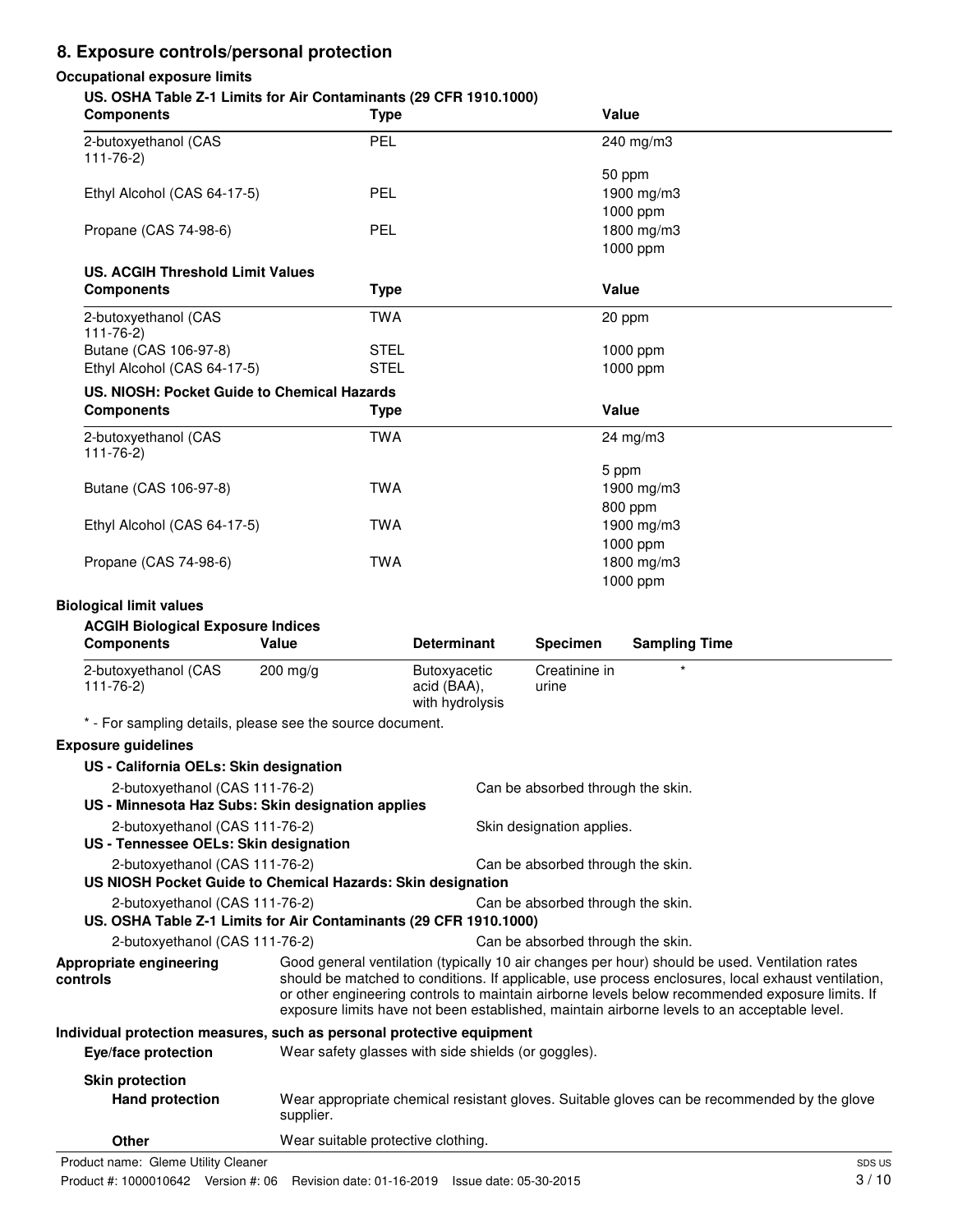| <b>Respiratory protection</b>     | If permissible levels are exceeded use NIOSH mechanical filter / organic vapor cartridge or an<br>air-supplied respirator.                                                                                                                           |
|-----------------------------------|------------------------------------------------------------------------------------------------------------------------------------------------------------------------------------------------------------------------------------------------------|
| <b>Thermal hazards</b>            | Wear appropriate thermal protective clothing, when necessary.                                                                                                                                                                                        |
| General hygiene<br>considerations | When using do not smoke. Always observe good personal hygiene measures, such as washing<br>after handling the material and before eating, drinking, and/or smoking. Routinely wash work<br>clothing and protective equipment to remove contaminants. |

## **9. Physical and chemical properties**

| Appearance                                        |                                            |
|---------------------------------------------------|--------------------------------------------|
| <b>Physical state</b>                             | Gas.                                       |
| Form                                              | Aerosol.                                   |
| Color                                             | Not available.                             |
| Odor                                              | Not available.                             |
| Odor threshold                                    | Not available.                             |
| рH                                                | Not available.                             |
| Melting point/freezing point                      | Not available.                             |
| Initial boiling point and boiling<br>range        | 212 °F (100 °C) estimated                  |
| <b>Flash point</b>                                | -156.0 °F (-104.4 °C) propellant estimated |
| <b>Evaporation rate</b>                           | Not available.                             |
| Flammability (solid, gas)                         | Not available.                             |
| Upper/lower flammability or explosive limits      |                                            |
| <b>Flammability limit - lower</b><br>(%)          | Not available.                             |
| <b>Flammability limit - upper</b><br>(%)          | Not available.                             |
| Explosive limit - lower (%)                       | Not available.                             |
| Explosive limit - upper (%)                       | Not available.                             |
| Vapor pressure                                    | 23.01 psig @70F estimated                  |
| Vapor density                                     | Not available.                             |
| <b>Relative density</b>                           | Not available.                             |
| Solubility(ies)                                   |                                            |
| Solubility (water)                                | Not available.                             |
| <b>Partition coefficient</b><br>(n-octanol/water) | Not available.                             |
| <b>Auto-ignition temperature</b>                  | Not available.                             |
| <b>Decomposition temperature</b>                  | Not available.                             |
| <b>Viscosity</b>                                  | Not available.                             |
| <b>Other information</b>                          |                                            |
| <b>Explosive properties</b>                       | Not explosive.                             |
| <b>Oxidizing properties</b>                       | Not oxidizing.                             |
| <b>Specific gravity</b>                           | 0.979 estimated                            |
| 10. Stability and reactivity                      |                                            |

| Reactivity                                   | The product is stable and non-reactive under normal conditions of use, storage and transport. |
|----------------------------------------------|-----------------------------------------------------------------------------------------------|
| <b>Chemical stability</b>                    | Material is stable under normal conditions.                                                   |
| <b>Possibility of hazardous</b><br>reactions | Hazardous polymerization does not occur.                                                      |
| <b>Conditions to avoid</b>                   | Avoid temperatures exceeding the flash point. Contact with incompatible materials.            |
| Incompatible materials                       | Strong oxidizing agents.                                                                      |
| <b>Hazardous decomposition</b><br>products   | No hazardous decomposition products are known.                                                |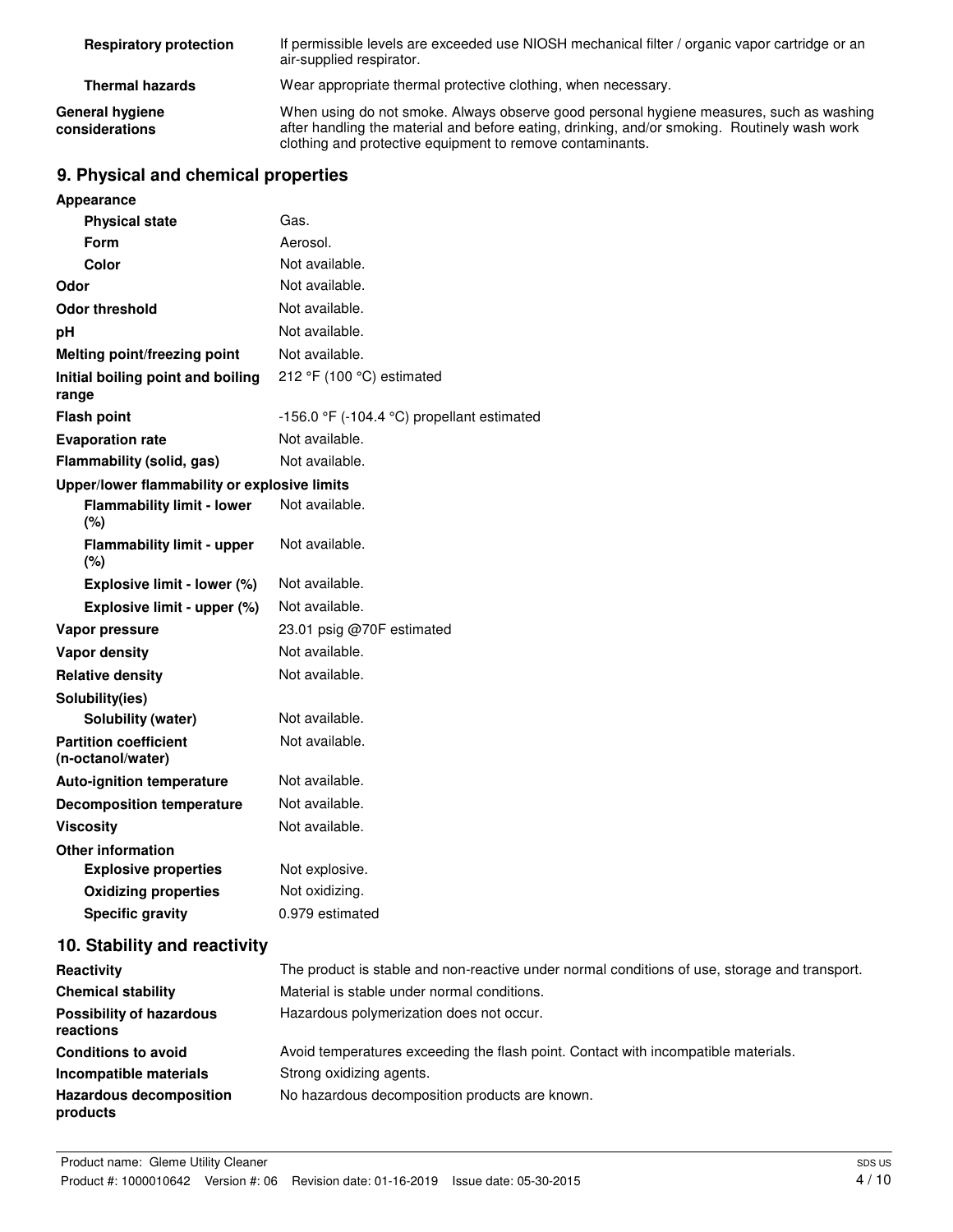## **11. Toxicological information**

#### **Information on likely routes of exposure**

| <b>Inhalation</b>                                                                  | No adverse effects due to inhalation are expected.                                                                                                          |  |  |  |
|------------------------------------------------------------------------------------|-------------------------------------------------------------------------------------------------------------------------------------------------------------|--|--|--|
| <b>Skin contact</b>                                                                | 2-Butoxy ethanol may be absorbed through the skin in toxic amounts if contact is repeated and<br>prolonged. These effects have not been observed in humans. |  |  |  |
| Eye contact                                                                        | Direct contact with eyes may cause temporary irritation.                                                                                                    |  |  |  |
| Ingestion                                                                          | Expected to be a low ingestion hazard.                                                                                                                      |  |  |  |
| Symptoms related to the<br>physical, chemical and<br>toxicological characteristics | Direct contact with eyes may cause temporary irritation.                                                                                                    |  |  |  |

#### **Information on toxicological effects**

| <b>Acute toxicity</b>          |                |                         |
|--------------------------------|----------------|-------------------------|
| <b>Components</b>              | <b>Species</b> | <b>Test Results</b>     |
| 2-butoxyethanol (CAS 111-76-2) |                |                         |
| <b>Acute</b>                   |                |                         |
| <b>Dermal</b>                  |                |                         |
| LD50                           | Guinea pig     | 7.3 ml/kg, 4 Days       |
|                                |                | 0.23 ml/kg, 24 Hours    |
|                                | Rabbit         | 435 mg/kg, 24 Hours     |
|                                |                | 0.68 ml/kg, 24 Hours    |
|                                |                | 0.63 ml/kg              |
|                                | Rat            | > 2000 mg/kg, 24 Hours  |
| Inhalation                     |                |                         |
| LC50                           | Rabbit         | 400 ppm, 7 Hours        |
|                                | Rat            | 450 ppm, 4 Hours        |
| Oral                           |                |                         |
| LD100                          | Rabbit         | 695 mg/kg               |
| LD50                           | Dog            | > 695 mg/kg             |
|                                | Guinea pig     | 1414 mg/kg              |
|                                | Mouse          | 1519 mg/kg              |
|                                | Rat            | 1746 mg/kg              |
| Butane (CAS 106-97-8)          |                |                         |
| <b>Acute</b>                   |                |                         |
| Inhalation                     |                |                         |
| LC50                           | Mouse          | 1237 mg/l, 120 Minutes  |
|                                |                | 52 %, 120 Minutes       |
|                                | Rat            | 1355 mg/l               |
| Ethyl Alcohol (CAS 64-17-5)    |                |                         |
| <b>Acute</b>                   |                |                         |
| <b>Inhalation</b>              |                |                         |
| LC50                           | Cat            | 85.41 mg/l, 4.5 Hours   |
|                                |                | 43.68 mg/l, 6 Hours     |
|                                | Mouse          | > 60000 ppm             |
|                                |                | 79.43 mg/l, 134 Minutes |
|                                | Rat            | > 115.9 mg/l, 4 Hours   |
|                                |                | 51.3 mg/l, 6 Hours      |
| Oral                           |                |                         |
| LD50                           | Monkey         | 6000 mg/kg              |
|                                |                |                         |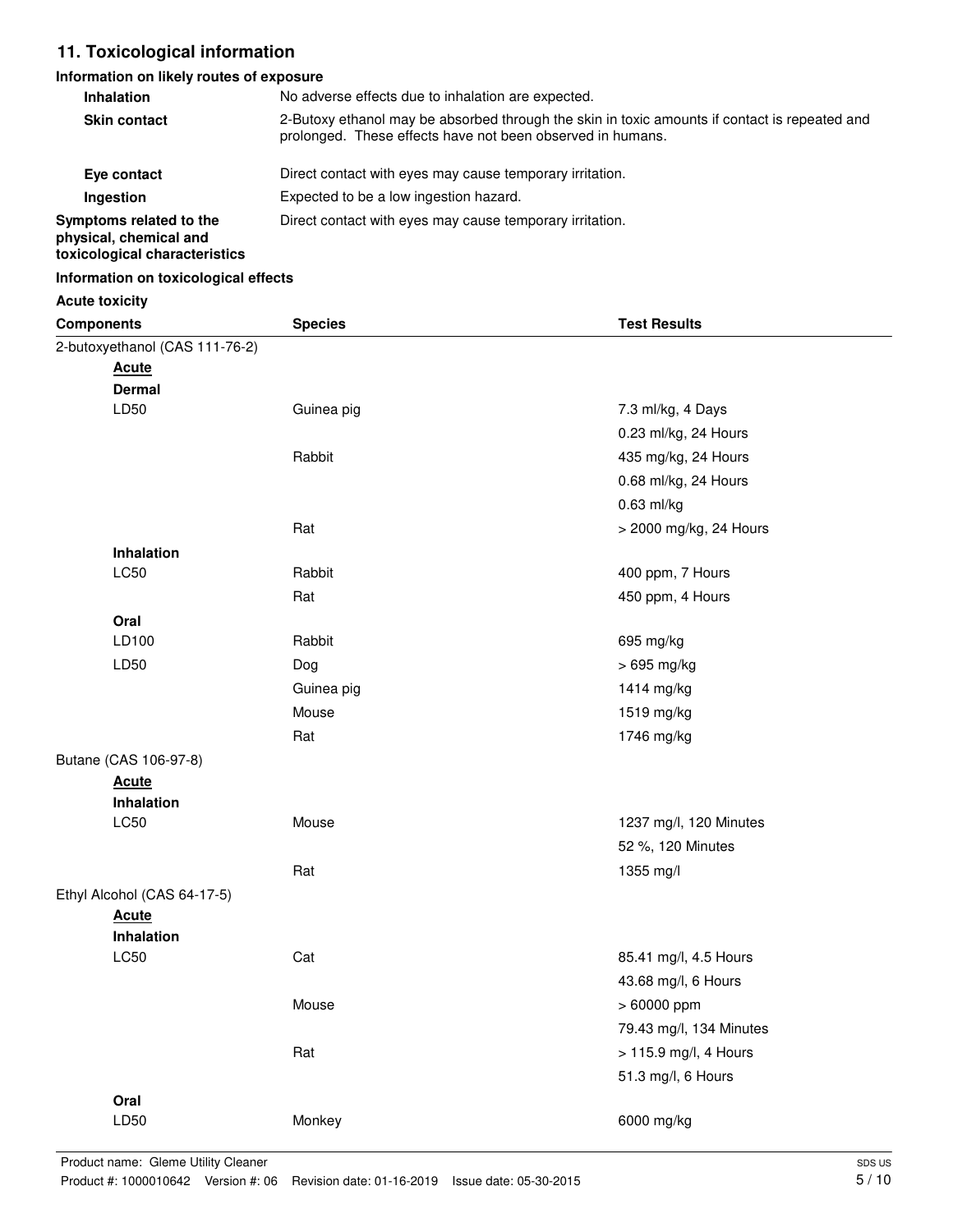| <b>Components</b>                                     | <b>Species</b>                                                                                                                                              | <b>Test Results</b>                                 |  |
|-------------------------------------------------------|-------------------------------------------------------------------------------------------------------------------------------------------------------------|-----------------------------------------------------|--|
|                                                       | Mouse                                                                                                                                                       | 10500 ml/kg                                         |  |
|                                                       | Pig                                                                                                                                                         | > 5000 mg/kg                                        |  |
|                                                       | Rat                                                                                                                                                         | 10470 mg/kg                                         |  |
|                                                       |                                                                                                                                                             | 7800 ml/kg                                          |  |
| Propane (CAS 74-98-6)                                 |                                                                                                                                                             |                                                     |  |
| <u>Acute</u>                                          |                                                                                                                                                             |                                                     |  |
| <b>Inhalation</b>                                     |                                                                                                                                                             |                                                     |  |
| <b>LC50</b>                                           | Mouse                                                                                                                                                       | 1237 mg/l, 120 Minutes                              |  |
|                                                       |                                                                                                                                                             | 52 %, 120 Minutes                                   |  |
|                                                       | Rat                                                                                                                                                         | $1355$ mg/l                                         |  |
|                                                       |                                                                                                                                                             | 658 mg/l/4h                                         |  |
|                                                       | * Estimates for product may be based on additional component data not shown.                                                                                |                                                     |  |
| <b>Skin corrosion/irritation</b>                      | Prolonged skin contact may cause temporary irritation.                                                                                                      |                                                     |  |
| Serious eye damage/eye<br>irritation                  | Direct contact with eyes may cause temporary irritation.                                                                                                    |                                                     |  |
| Respiratory or skin sensitization                     |                                                                                                                                                             |                                                     |  |
| <b>Respiratory sensitization</b>                      | Not a respiratory sensitizer.                                                                                                                               |                                                     |  |
| <b>Skin sensitization</b>                             | This product is not expected to cause skin sensitization.                                                                                                   |                                                     |  |
| Germ cell mutagenicity                                | No data available to indicate product or any components present at greater than 0.1% are<br>mutagenic or genotoxic.                                         |                                                     |  |
| Carcinogenicity                                       | This product is not considered to be a carcinogen by IARC, ACGIH, NTP, or OSHA.                                                                             |                                                     |  |
|                                                       | IARC Monographs. Overall Evaluation of Carcinogenicity                                                                                                      |                                                     |  |
| 2-butoxyethanol (CAS 111-76-2)                        | OSHA Specifically Regulated Substances (29 CFR 1910.1001-1050)                                                                                              | 3 Not classifiable as to carcinogenicity to humans. |  |
| Not regulated.                                        |                                                                                                                                                             |                                                     |  |
| Not listed.                                           | US. National Toxicology Program (NTP) Report on Carcinogens                                                                                                 |                                                     |  |
| <b>Reproductive toxicity</b>                          | This product is not expected to cause reproductive or developmental effects.                                                                                |                                                     |  |
| Specific target organ toxicity -                      | Not classified.                                                                                                                                             |                                                     |  |
| single exposure                                       |                                                                                                                                                             |                                                     |  |
| Specific target organ toxicity -<br>repeated exposure | Not classified.                                                                                                                                             |                                                     |  |
| <b>Aspiration hazard</b>                              | Not likely, due to the form of the product.                                                                                                                 |                                                     |  |
| <b>Chronic effects</b>                                | May be harmful if absorbed through skin.                                                                                                                    |                                                     |  |
|                                                       | 2-Butoxy ethanol may be absorbed through the skin in toxic amounts if contact is repeated and<br>prolonged. These effects have not been observed in humans. |                                                     |  |

# **12. Ecological information**

| <b>Ecotoxicity</b>             | The product is not classified as environmentally hazardous. However, this does not exclude the<br>possibility that large or frequent spills can have a harmful or damaging effect on the environment. |                                                             |                             |  |
|--------------------------------|-------------------------------------------------------------------------------------------------------------------------------------------------------------------------------------------------------|-------------------------------------------------------------|-----------------------------|--|
| <b>Components</b>              |                                                                                                                                                                                                       | <b>Species</b>                                              | <b>Test Results</b>         |  |
| 2-butoxyethanol (CAS 111-76-2) |                                                                                                                                                                                                       |                                                             |                             |  |
| <b>Aquatic</b>                 |                                                                                                                                                                                                       |                                                             |                             |  |
| Fish                           | LC50                                                                                                                                                                                                  | Inland silverside (Menidia beryllina)                       | 1250 mg/l, 96 hours         |  |
| Ethyl Alcohol (CAS 64-17-5)    |                                                                                                                                                                                                       |                                                             |                             |  |
| <b>Aquatic</b>                 |                                                                                                                                                                                                       |                                                             |                             |  |
| Crustacea                      | EC50                                                                                                                                                                                                  | Water flea (Daphnia magna)                                  | 7700 - 11200 mg/l, 48 hours |  |
| Fish                           | LC50                                                                                                                                                                                                  | Fathead minnow (Pimephales promelas) > 100.1 mg/l, 96 hours |                             |  |

\* Estimates for product may be based on additional component data not shown.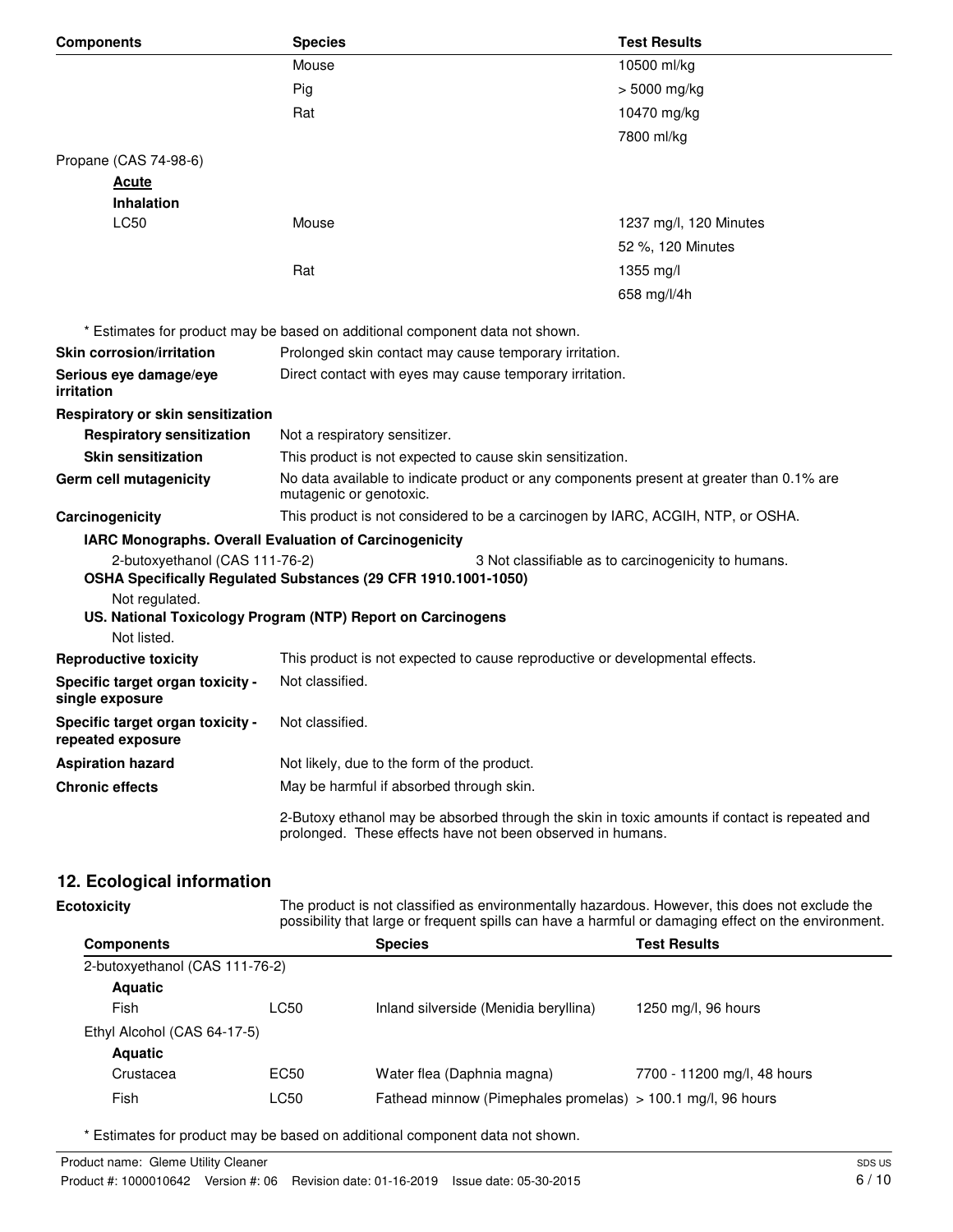**Persistence and degradability** No data is available on the degradability of this product.

#### **Bioaccumulative potential**

**Other adverse effects** 

|                  | Partition coefficient n-octanol / water (log Kow) |         |  |
|------------------|---------------------------------------------------|---------|--|
| 2-butoxyethanol  |                                                   | 0.83    |  |
| <b>Butane</b>    |                                                   | 2.89    |  |
| Ethyl Alcohol    |                                                   | $-0.31$ |  |
| Propane          |                                                   | 2.36    |  |
| Mobility in soil | No data available.                                |         |  |

 potential, endocrine disruption, global warming potential) are expected from this component. No other adverse environmental effects (e.g. ozone depletion, photochemical ozone creation

## **13. Disposal considerations**

| <b>Disposal instructions</b>             | Collect and reclaim or dispose in sealed containers at licensed waste disposal site. Contents<br>under pressure. Do not puncture, incinerate or crush. Dispose of contents/container in accordance<br>with local/regional/national/international regulations. |
|------------------------------------------|---------------------------------------------------------------------------------------------------------------------------------------------------------------------------------------------------------------------------------------------------------------|
| Local disposal regulations               | Dispose in accordance with all applicable regulations.                                                                                                                                                                                                        |
| Hazardous waste code                     | The waste code should be assigned in discussion between the user, the producer and the waste<br>disposal company.                                                                                                                                             |
| Waste from residues / unused<br>products | Dispose of in accordance with local regulations. Empty containers or liners may retain some<br>product residues. This material and its container must be disposed of in a safe manner (see:<br>Disposal instructions).                                        |
| Contaminated packaging                   | Since emptied containers may retain product residue, follow label warnings even after container is<br>emptied. Empty containers should be taken to an approved waste handling site for recycling or<br>disposal. Do not re-use empty containers.              |

## **14. Transport information**

#### **DOT**

| UN number<br>UN proper shipping name | UN1950<br>Aerosols, flammable, (each not exceeding 1 L capacity)                                     |
|--------------------------------------|------------------------------------------------------------------------------------------------------|
| Transport hazard class(es)           |                                                                                                      |
| <b>Class</b>                         | 2.1                                                                                                  |
| <b>Subsidiary risk</b>               |                                                                                                      |
| Label(s)                             | 2.1                                                                                                  |
| Packing group                        | Not applicable.                                                                                      |
|                                      | Special precautions for user Read safety instructions, SDS and emergency procedures before handling. |
| <b>Special provisions</b>            | N82                                                                                                  |
| <b>Packaging exceptions</b>          | 306                                                                                                  |
| Packaging non bulk                   | None                                                                                                 |
| Packaging bulk                       | None                                                                                                 |

 Until 12/31/2020, the "Consumer Commodity - ORM-D" marking may still be used in place of the new limited quantity diamond mark for packages of UN 1950 Aerosols. Limited quantities require the limited quantity diamond mark on cartons after 12/31/20 and may be used now in place of the "Consumer Commodity ORM-D" marking. This product meets the exception requirements of section 173.306 as a limited quantity and may be shipped as a limited quantity.

#### **IATA**

| UN number                       | UN1950                                                                                                                                                                          |
|---------------------------------|---------------------------------------------------------------------------------------------------------------------------------------------------------------------------------|
| UN proper shipping name         | Aerosols, flammable                                                                                                                                                             |
| Transport hazard class(es)      |                                                                                                                                                                                 |
| <b>Class</b>                    | 2.1                                                                                                                                                                             |
| <b>Subsidiary risk</b>          |                                                                                                                                                                                 |
| Label(s)                        | 2.1                                                                                                                                                                             |
| Packing group                   | Not applicable.                                                                                                                                                                 |
| <b>Environmental hazards</b>    | No.                                                                                                                                                                             |
| <b>ERG Code</b>                 | 10L                                                                                                                                                                             |
|                                 | Special precautions for user Read safety instructions, SDS and emergency procedures before handling. Read safety<br>instructions, SDS and emergency procedures before handling. |
| <b>Other information</b>        |                                                                                                                                                                                 |
| Passenger and cargo<br>aircraft | Allowed with restrictions.                                                                                                                                                      |
| Cargo aircraft only             | Allowed with restrictions.                                                                                                                                                      |
| <b>Packaging Exceptions</b>     | LTD QTY                                                                                                                                                                         |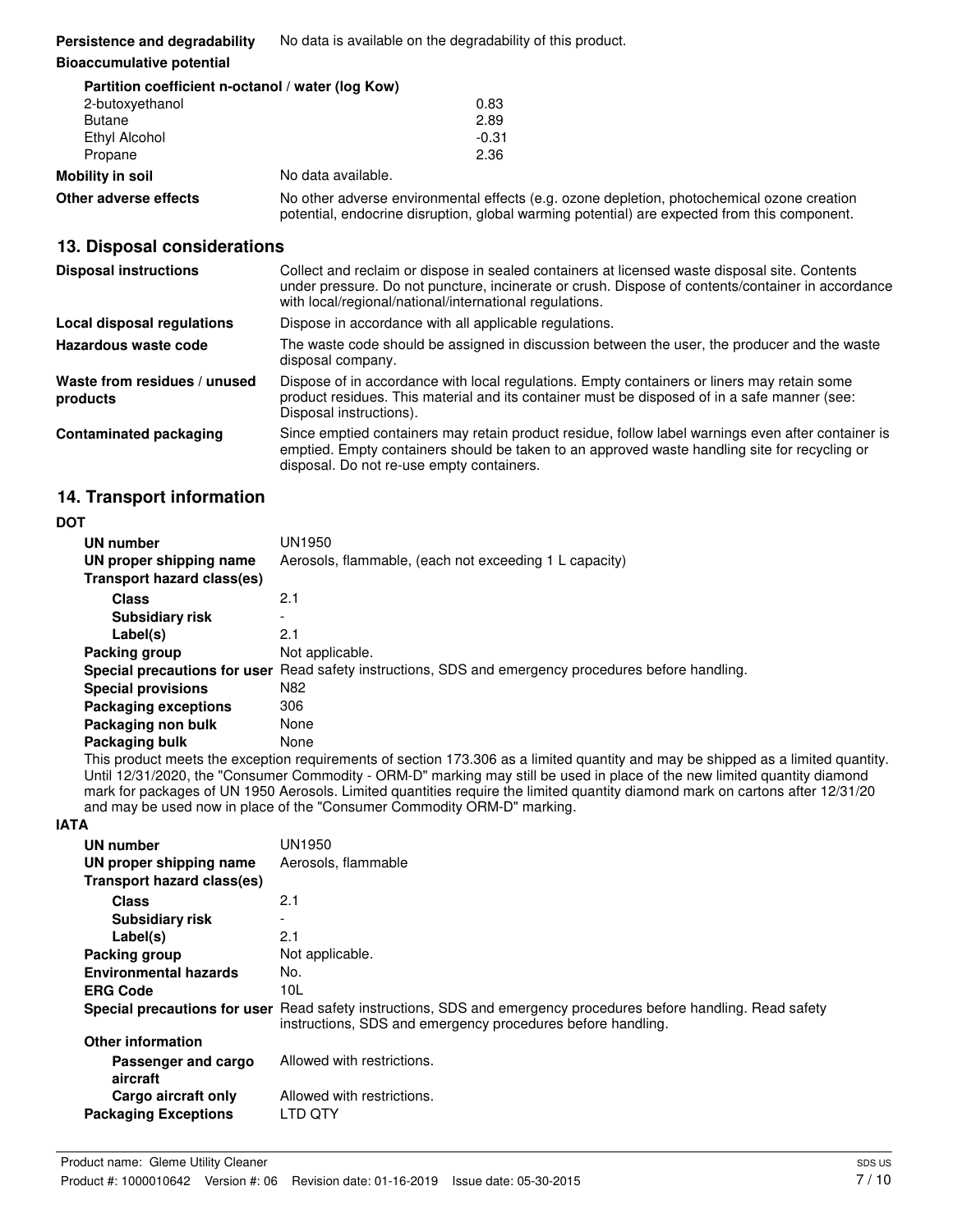

| UN number                                                                      | UN1950                                                                                                                                             |
|--------------------------------------------------------------------------------|----------------------------------------------------------------------------------------------------------------------------------------------------|
| UN proper shipping name                                                        | <b>AEROSOLS</b>                                                                                                                                    |
| Transport hazard class(es)                                                     |                                                                                                                                                    |
| <b>Class</b>                                                                   | 2.1                                                                                                                                                |
| <b>Subsidiary risk</b>                                                         |                                                                                                                                                    |
| Label(s)                                                                       | None                                                                                                                                               |
| Packing group                                                                  | Not applicable.                                                                                                                                    |
| <b>Environmental hazards</b>                                                   |                                                                                                                                                    |
| <b>Marine pollutant</b>                                                        | No.                                                                                                                                                |
| <b>EmS</b>                                                                     | $F-D, S-U$                                                                                                                                         |
| Special precautions for user                                                   | Read safety instructions, SDS and emergency procedures before handling. Read safety<br>instructions, SDS and emergency procedures before handling. |
| <b>Packaging Exceptions</b>                                                    | LTD QTY                                                                                                                                            |
| Transport in bulk according to<br>Annex II of MARPOL 73/78 and<br>the IBC Code | Not applicable.                                                                                                                                    |
| <b>DOT</b>                                                                     |                                                                                                                                                    |

**IATA; IMDG** 



GAS

## **15. Regulatory information**

 **US federal regulations** This product is a "Hazardous Chemical" as defined by the OSHA Hazard Communication Standard, 29 CFR 1910.1200.

#### **TSCA Section 12(b) Export Notification (40 CFR 707, Subpt. D)**

 **CERCLA Hazardous Substance List (40 CFR 302.4)**  Not regulated.

Not listed.

**US federal regulations** 

 **SARA 304 Emergency release notification** 

Not regulated.

 **OSHA Specifically Regulated Substances (29 CFR 1910.1001-1050)** 

Not regulated.

 **Superfund Amendments and Reauthorization Act of 1986 (SARA)** 

 **Hazard categories** Immediate Hazard - No Delayed Hazard - No Fire Hazard - Yes Pressure Hazard - No Reactivity Hazard - No

 **SARA 302 Extremely hazardous substance** 

Not listed.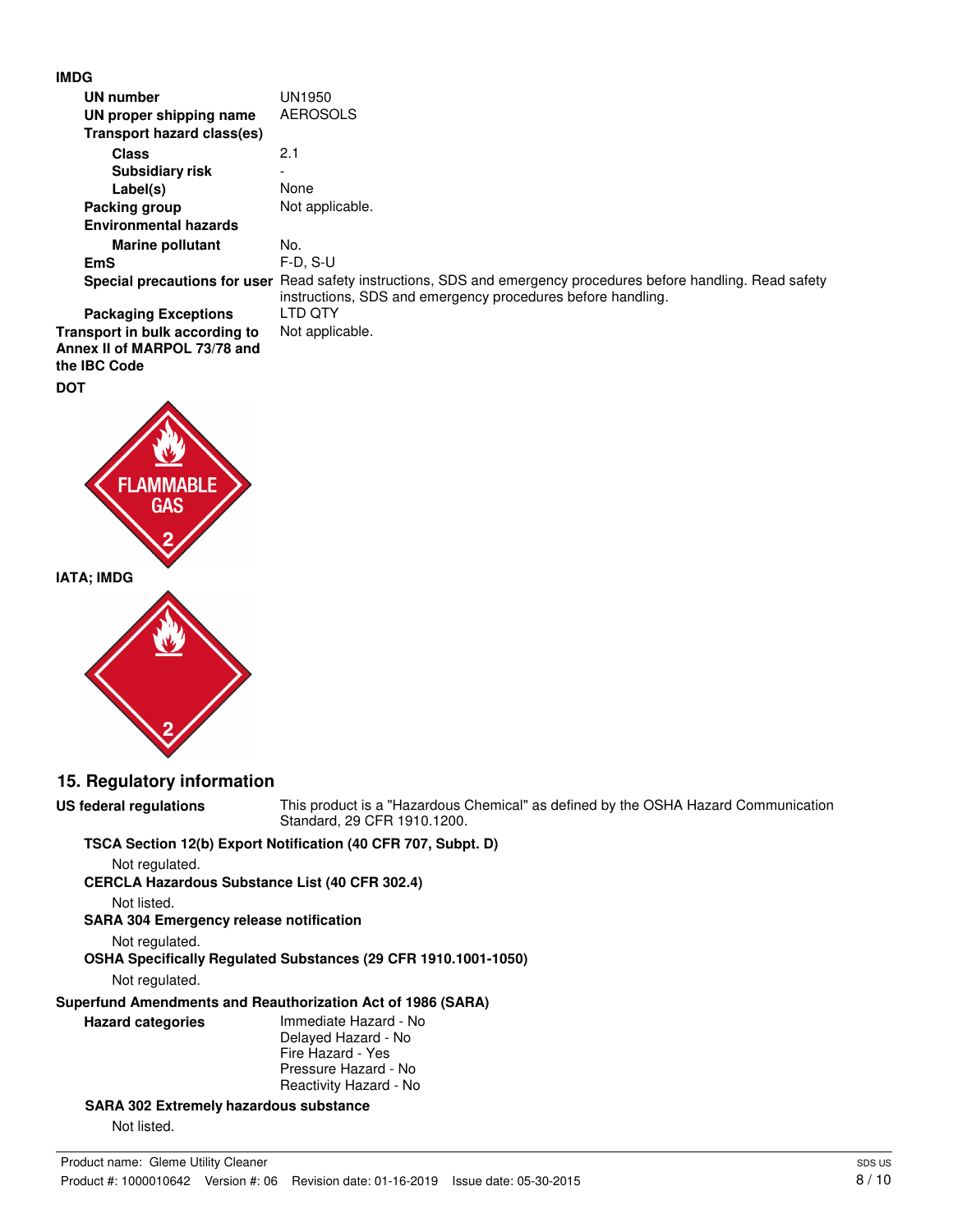| SARA 311/312 Hazardous<br>chemical                                                                                                                                         | No                             |                                                                                                                          |           |                        |
|----------------------------------------------------------------------------------------------------------------------------------------------------------------------------|--------------------------------|--------------------------------------------------------------------------------------------------------------------------|-----------|------------------------|
| SARA 313 (TRI reporting)                                                                                                                                                   |                                |                                                                                                                          |           |                        |
| <b>Chemical name</b>                                                                                                                                                       |                                | <b>CAS number</b>                                                                                                        | % by wt.  |                        |
| 2-butoxyethanol                                                                                                                                                            |                                | $111 - 76 - 2$                                                                                                           | $1 - 2.5$ |                        |
| Other federal regulations                                                                                                                                                  |                                |                                                                                                                          |           |                        |
| Clean Air Act (CAA) Section 112 Hazardous Air Pollutants (HAPs) List                                                                                                       |                                |                                                                                                                          |           |                        |
| Not regulated.                                                                                                                                                             |                                | Clean Air Act (CAA) Section 112(r) Accidental Release Prevention (40 CFR 68.130)                                         |           |                        |
| Butane (CAS 106-97-8)<br>Propane (CAS 74-98-6)                                                                                                                             |                                |                                                                                                                          |           |                        |
| <b>Safe Drinking Water Act</b><br>(SDWA)                                                                                                                                   | Not regulated.                 |                                                                                                                          |           |                        |
| US state regulations                                                                                                                                                       |                                |                                                                                                                          |           |                        |
|                                                                                                                                                                            |                                | US. California Controlled Substances. CA Department of Justice (California Health and Safety Code Section 11100)         |           |                        |
| Not listed.<br>(a))                                                                                                                                                        |                                | US. California. Candidate Chemicals List. Safer Consumer Products Regulations (Cal. Code Regs, tit. 22, 69502.3, subd.   |           |                        |
| 2-butoxyethanol (CAS 111-76-2)<br>Butane (CAS 106-97-8)<br>US. Massachusetts RTK - Substance List                                                                          |                                |                                                                                                                          |           |                        |
| 2-butoxyethanol (CAS 111-76-2)<br>Butane (CAS 106-97-8)<br>Ethyl Alcohol (CAS 64-17-5)<br>Propane (CAS 74-98-6)<br>US. New Jersey Worker and Community Right-to-Know Act   |                                |                                                                                                                          |           |                        |
| 2-butoxyethanol (CAS 111-76-2)<br>Butane (CAS 106-97-8)<br>Ethyl Alcohol (CAS 64-17-5)<br>Propane (CAS 74-98-6)<br>US. Pennsylvania Worker and Community Right-to-Know Law |                                |                                                                                                                          |           |                        |
| 2-butoxyethanol (CAS 111-76-2)<br>Butane (CAS 106-97-8)<br>Ethyl Alcohol (CAS 64-17-5)<br>Propane (CAS 74-98-6)<br><b>US. Rhode Island RTK</b>                             |                                |                                                                                                                          |           |                        |
| Butane (CAS 106-97-8)<br>Propane (CAS 74-98-6)                                                                                                                             |                                |                                                                                                                          |           |                        |
| US. California Proposition 65<br>any chemicals currently listed as carcinogens or reproductive toxins.                                                                     |                                | California Safe Drinking Water and Toxic Enforcement Act of 1986 (Proposition 65): This material is not known to contain |           |                        |
| <b>International Inventories</b>                                                                                                                                           |                                |                                                                                                                          |           |                        |
| Country(s) or region                                                                                                                                                       | <b>Inventory name</b>          |                                                                                                                          |           | On inventory (yes/no)* |
| Australia                                                                                                                                                                  |                                | Australian Inventory of Chemical Substances (AICS)                                                                       |           | Yes                    |
| Canada                                                                                                                                                                     | Domestic Substances List (DSL) |                                                                                                                          |           | Yes                    |
| Canada                                                                                                                                                                     |                                | Non-Domestic Substances List (NDSL)                                                                                      |           | No                     |
| China                                                                                                                                                                      |                                | Inventory of Existing Chemical Substances in China (IECSC)                                                               |           | Yes                    |
| Europe                                                                                                                                                                     | Substances (EINECS)            | European Inventory of Existing Commercial Chemical                                                                       |           | Yes                    |
| Europe                                                                                                                                                                     |                                | European List of Notified Chemical Substances (ELINCS)                                                                   |           | No                     |
| Japan                                                                                                                                                                      |                                | Inventory of Existing and New Chemical Substances (ENCS)                                                                 |           | No.                    |
| Korea                                                                                                                                                                      | Existing Chemicals List (ECL)  |                                                                                                                          |           | Yes                    |
| New Zealand                                                                                                                                                                | New Zealand Inventory          |                                                                                                                          |           | Yes                    |
| Philippines                                                                                                                                                                | (PICCS)                        | Philippine Inventory of Chemicals and Chemical Substances                                                                |           | No                     |